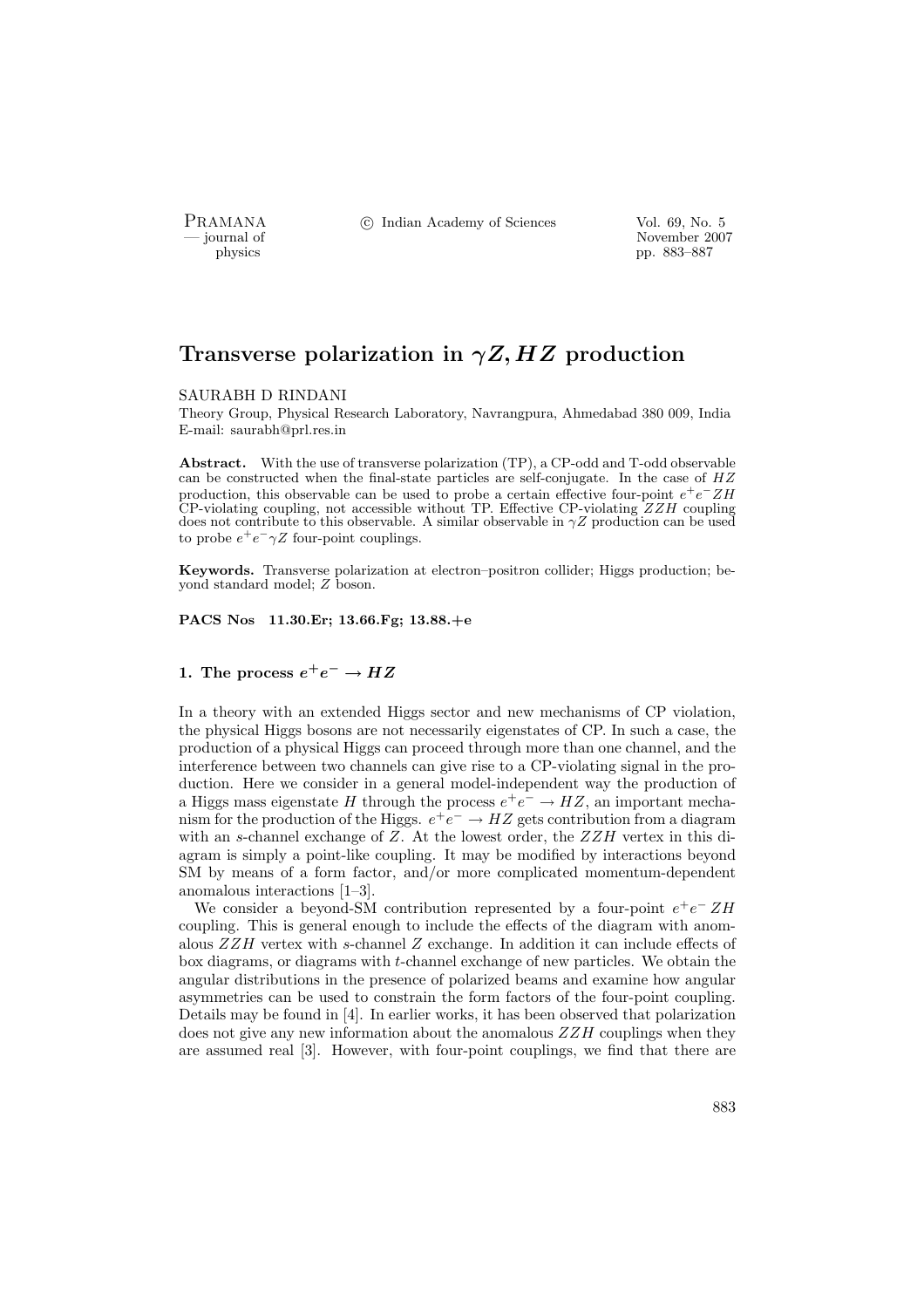## Saurabh D Rindani

new CP-odd terms in the distribution when both  $e^-$  and  $e^+$  beams have transverse polarization (TP). Thus, TP would be most useful in isolating such terms.

The most general chirality conserving (CC) four-point vertex for the process  $e^-(p_1)+e^+(p_2) \to Z^{\alpha}(q)+H(k)$  consistent with Lorentz invariance can be written as (we neglect the electron mass everywhere)

$$
M^{3} \Gamma_{\text{CC}}^{\alpha} = -M^{2} \gamma^{\alpha} (V_{1} + \gamma_{5} A_{1}) + \frac{d}{d} (V_{2} + \gamma_{5} A_{2}) k^{\alpha} - i \frac{d}{d} (V_{3} + \gamma_{5} A_{3}) (p_{2} - p_{1})^{\alpha}.
$$
 (1)

In the above expression,  $V_i$  and  $A_i$  are form factors, which, for simplicity, we treat as constants. The terms containing  $V_3$  and  $A_3$  are CP violating, whereas the remaining are CP conserving. M is a parameter with dimensions of mass, put in to render the form factors dimensionless.

We obtain, for arbitrary polarizations, analytic expressions for the angular distribution [4] of Z arising from SM and from the interference between the SM amplitude and the amplitude arising from the four-point couplings of (1). We neglect terms bilinear in the four-point couplings, which are assumed small compared to the SM ones.

The z-axis is chosen along the direction of the  $e^-$  momentum, and the xz plane to coincide with the production plane. The positive  $x$  axis is chosen to be along the direction of the  $e^-$  TP.  $\theta$  and  $\phi$  are then the polar and azimuthal angles of the momentum of Z. The  $e^+$  polarization direction is chosen anti-parallel to the  $e^$ polarization direction.

The  $V_3$  and  $A_3$  terms in the distribution can be determined using a simple forward–backward asymmetry:

$$
A_{\rm FB}(\theta_0) = (1/\sigma_0)[\Delta\sigma(\theta_0, \pi/2) - \Delta\sigma(\pi/2, \pi - \theta_0)],\tag{2}
$$

with  $\Delta \sigma(\theta, \theta') \equiv \int_{a}^{\theta'}$  $\theta_{\theta}^{\sigma}$  (d $\sigma/d\theta$ )d $\theta$ , where  $\sigma_0 \equiv \Delta \sigma(\theta_0, \pi - \theta_0)$  is the integrated cross section, and  $\theta_0$  is a cut-off in the forward and backward directions needed to keep away from the beam pipe, and chosen to optimize the sensitivity. This asymmetry is odd under CP and is proportional to the combination  $g_V \text{Im } V_3 - g_A \text{Im } A_3$ .

The distribution with TP of beams has new  $\phi$ -dependent terms occurring with a factor of  $P_{\rm T} \bar{P}_{\rm T}$ . Hence both beams need to have TP for nontrivial azimuthal dependence. We define two asymmetries, which serve to measure two different combinations of CP-violating couplings:

$$
A_{\rm FB}^{\rm T}(\theta_0) = \frac{1}{\sigma_0} \sum_{n=0}^3 (-1)^n \int_{\pi n/2}^{\pi(n+1)/2} d\phi A_{\rm FB}(\theta_0; \phi), \tag{3}
$$

$$
A'_{\rm FB}(\theta_0) = \frac{1}{\sigma_0} \sum_{n=0}^3 (-1)^n \int_{\pi(2n-1)/4}^{\pi(2n+1)/4} d\phi A_{\rm FB}(\theta_0; \phi), \tag{4}
$$

where  $A_{FB}(\theta_0;\phi)$  is a differential form of the asymmetry in eq. (2), before integration over  $\phi$ , and for nonzero TP. The integrals in the above can be easily evaluated. The result shows that  $A_{\text{FB}}^{\text{T}}(\theta_0)$  and  $A_{\text{FB}}^{'\text{T}}(\theta_0)$  are respectively proportional to  $g_V \text{Re } A_3 + g_A \text{Re } A_3$  and  $g_V \text{Im } V_3 + g_A \text{Im } A_3$ . Both are proportional to  $P_{\rm T}\bar{P}_{\rm T}$ . We find that if one considers only a modification of the  $ZZH$  vertex as in

884 Pramana – J. Phys., Vol. 69, No. 5, November 2007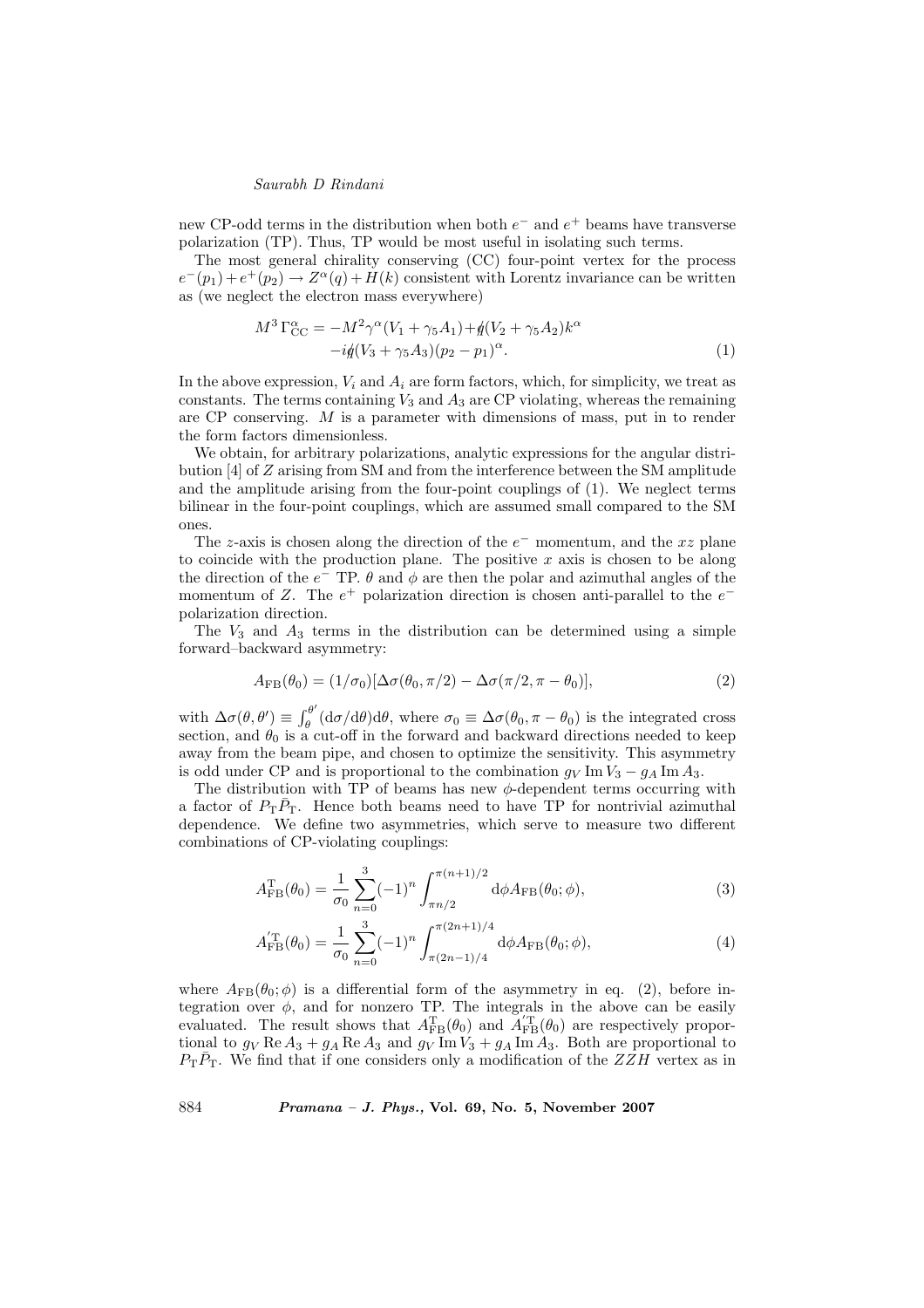Transverse polarization in  $e^+e^- \rightarrow \gamma Z$  and  $e^+e^- \rightarrow HZ$ 



**Figure 1.** The asymmetry  $A_{\text{FB}}^{\text{T}}$  for transverse polarizations  $P_T = 0.8$  and  $\bar{P}_T =$ 0.6 plotted against  $\theta_0$  for Re  $V_3 = 0.1$ ,  $\text{Re }A_3=0.$ 



**Figure 2.** The asymmetry  $A_{\text{FB}}^{'\text{T}}$  for transverse polarizations  $P_T = 0.8$  and  $\bar{P}_T =$ 0.6 plotted against  $\theta_0$  for Im  $V_3 = 0.1$ ,  $\text{Im}\,A_3=0.$ 

refs [1-3],  $A_{\text{FB}}^{\text{T}}$  and  $A_{\text{FB}}^{'\text{T}}$  vanish. This result for  $A_{\text{FB}}^{\text{T}}$  was obtained in [3]. Thus, observation of a nonzero asymmetry would signal the presence of a CP-violating four-point interaction.

We now describe our numerical results. We use the value  $M = 1$  TeV. This choice is simply for convenience, and is not simply related to any assumption about the scale of new physics – a change in  $M$  can always be compensated by changes the scale of new physics – a change in *M* can always be compensated by changes<br>in the form factors. For the linear collider, we assume  $\sqrt{s} = 500$  GeV,  $P_T = 0.8$ ,  $\bar{P}_{\rm T} = 0.6$ , and an integrated luminosity of 500 fb<sup>-1</sup>. We show results for three values of the Higgs mass,  $m_H = 150 \text{ GeV}$ , 200 GeV and 300 GeV.

The asymmetries  $A_{\text{FB}}^{\text{T}}$  and  $A_{\text{FB}}^{'\text{T}}$  are shown as functions of  $\theta_0$  in figures 1 (for  $\text{Re } V_3 = 0.1, \text{ Re } A_3 = 0$  and 2 (for  $\text{Im } V_3 = 0.1, \text{ Im } A_3 = 0$ ). We now examine the accuracy in which these couplings can be constrained. We find that the 90% confidence level (C.L.) limit that can be placed on Re  $V_3$  from the asymmetry  $A_{\text{FB}}^{\text{T}}$  for a typical value of  $\theta_0 = 45^{\circ}$  ranges from  $3.9 \times 10^{-2}$  for  $m_{\text{H}} = 150$  GeV, to  $1.3 \times 10^{-1}$  for  $m_{\text{H}} = 300$  GeV. The corresponding limits on Re  $A_3$  are a factor  $|g_A/g_V| \approx 8.3$  higher. In case of  $A_{\text{FB}}^{'\text{T}}$  it is  $\text{Im} A_3$  which has the limits mentioned above for Re  $V_3$ , and limits on Im  $V_3$  are a factor of about 8.3 higher.

# 2. The process  $e^+e^-\rightarrow \gamma Z$

 $\gamma Z$  production has a significant SM cross section at the planned ILC energies. We discuss contributions to the differential cross section due to general, modelindependent, gauge and Lorentz invariant, chirality conserving (CC) four-point interactions. Details may be found in [5]. In particular, one of these interactions generates precisely the same contributions as from anomalous CP-violating triplegauge boson vertices studied in a similar context [6].

The process considered is  $e^-(p_-, s_-) + e^+(p_+, s_+) \to \gamma(k_1, \alpha) + Z(k_2, \beta)$ . The chirality-conserving anomalous four-point vertex for this process contains 12 form factors [5], which we label as  $v_i$ ,  $a_i$  ( $i = 1, \ldots, 6$ ). We assume for simplicity that the form-factors are all constants. The combinations  $v_1, v_2 - v_5, v_3 - v_4$  and  $a_1, a_2$  $a_5, a_3 - a_4$  are CP conserving, while  $v_2 + v_5, v_3 + v_4, v_6$  and  $a_2 + a_5, a_3 + a_4, a_6$  are CP violating.

 $Pramana - J. Phys., Vol. 69, No. 5, November 2007$  885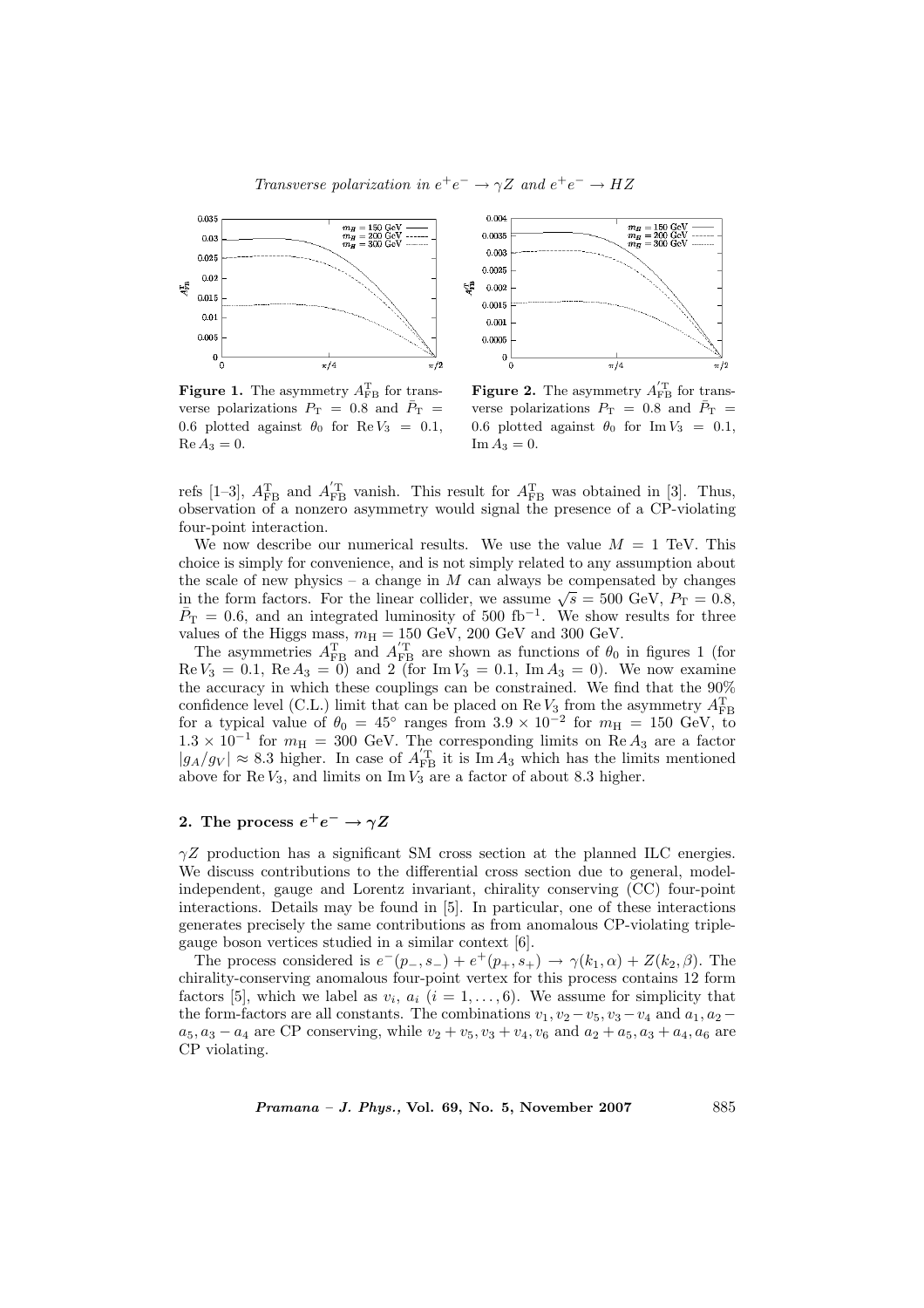



**Figure 3.** The asymmetries  $A_{\text{FB}}^{\text{T}}(\theta_0)$ (solid line),  $A_{\text{FB}}^{'\text{T}}(\theta_0)$  (dashed line) and  $A_{\text{FB}}(\theta_0)$  (dotted line), plotted as functions of the cut-off  $\theta_0$  for Re  $v_6 = \text{Im } v_6 = 1$ .

Figure 4. 90% C.L. limit on Re  $v_6$  from the asymmetry  $A_{\text{FB}}^{T}(\theta_0)$  (solid line), and on Im  $v_6$  from  $A_{\text{FB}}^{'\text{T}}(\theta_0)$  (dashed line) and  $A_{\text{FB}}(\theta_0)$  (dotted line), plotted as functions of the cut-off  $\theta_0$ .

We use the same CP-odd asymmetries as in the previous section, with  $\theta$  and  $\phi$ referring to the polar and azimuthal angles of  $\gamma$ . Two of these again require both beams to have TP. Figure 3 shows the asymmetries as functions of the cut-off when the anomalous couplings Re  $v_6$  (for the case of  $A_{FB}^{T}(\theta_0)$ ) and Im  $v_6$  (for the case of  $A_{\text{FB}}^{T}(\theta_0)$  and  $A_{\text{FB}}(\theta_0)$  alone are set to unity. 90% C.L. limits on couplings, denoted by  $\delta$ , are shown in figure 4 for a choice of 26 $\degree$  for  $\theta_0$ . The results for other CP-violating combinations of couplings can be deduced from this case. From the asymmetry  $A_{\text{FB}}^{\text{T}}(\theta_0)$ , we get the limits (in units of  $10^{-3}$ ) |Re  $v_{3,4}$ | ≤ 0.21, |Re  $v_6$ | ≤ 3.1, and  $|\text{Re } a_{3,4}| \leq 3.1$ ,  $|\text{Re } a_6| \leq 46$ . The asymmetry  $A_{FB}^{T}(\theta_0)$  yields limits which are obtained from these by the replacement of the real part by imaginary part and interchange of  $v_i$  and  $a_i$ . The asymmetry  $A_{FB}(\theta_0)$  with unpolarized beams yields the limits (in units of  $10^{-3}$ ) Im  $v_{2,5} \le 0.93$ , Im  $v_6 \le 14$  and Im  $a_{2,5} \le 0.064$ ,  $\text{Im}\,a_6 \leq 0.96.$ 

### 3. Conclusions

In conclusion, we have considered in all generality the role of chirality conserving four-point couplings due to new physics in the processes  $e^+e^- \to HZ$  and  $e^+e^- \to$  $\gamma Z$  with polarized beams. We found that in the presence of TP, there is a CPodd and T-odd contribution to the angular distribution, dependent on coupling combinations which cannot be determined without TP. Moreover, in the case of HZ production, this contribution does not exist when only  $ZZH$  anomalous couplings are considered. Hence such a term, if observed, would be a unique signal of CPviolating four-point interaction.

#### Acknowledgement

This work was partly supported by the IFCPAR project no. 3004-2. The work in section 1 was done in collaboration with Kumar Rao. The work in section 2 was done in collaboration with B Ananthanarayan.

886 Pramana – J. Phys., Vol. 69, No. 5, November 2007